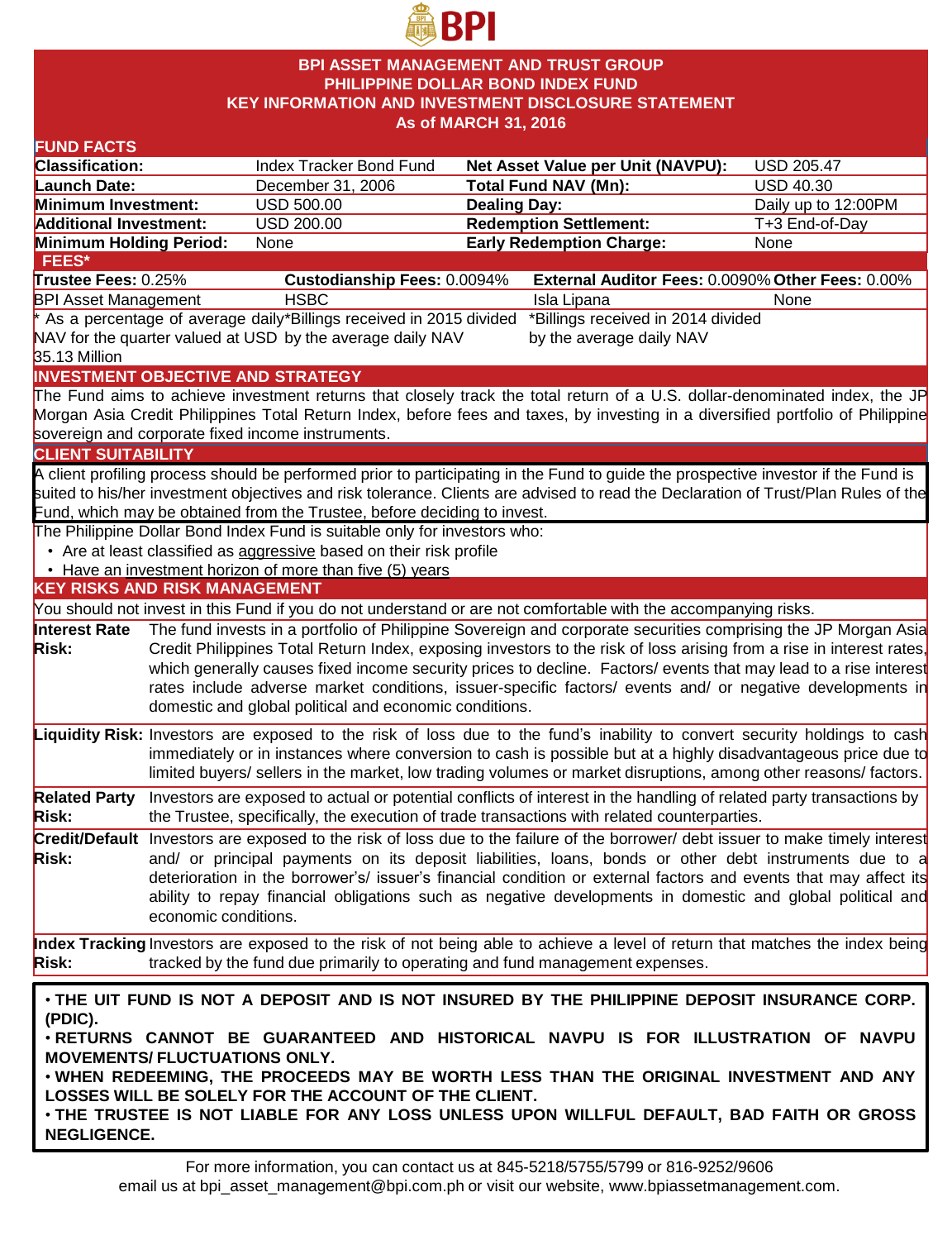### **FUND PERFORMANCE AND STATISTICS AS OF MARCH 31, 2016**

(Purely for reference purposes and is not a guarantee of future results)



**Benchmark** 1.91 5.34 6.82 6.02 18.47 113.28

**Fund 5.17 7.74 5.26 6.28 7.74 8.09 Benchmark** 6.02 8.46 5.81 6.76 8.23 8.53

**Fund 5.12 3.41 10.75 -5.23 15.09 9.91 Benchmark** 5.34 3.97 11.47 -5.10 15.79 10.44

**1YR 2YRS 3YRS 4YRS 5YRS S.I.**

**YTD 2015 2014 2013 2012 2011**

| <b>NAVPU over the past 12 months</b>     |          |  |  |  |  |
|------------------------------------------|----------|--|--|--|--|
| Highest                                  | 205.47   |  |  |  |  |
| Lowest                                   | 192.07   |  |  |  |  |
| <b>STATISTICS</b>                        |          |  |  |  |  |
| <b>Weighted Ave Duration (Yrs)</b>       | 7.03     |  |  |  |  |
| Volatility, Past 1 Year (%) <sup>2</sup> | 2.70     |  |  |  |  |
| Port. Weighted Yield to Maturity (%)     | 3.01     |  |  |  |  |
| <b>Current Number of Holdings</b>        | 48       |  |  |  |  |
| Tracking Error (3-Yr) <sup>4</sup>       | 1.08     |  |  |  |  |
| Average Credit Rating (Moody's/S&P)      | Baa2/BBB |  |  |  |  |

<sup>1</sup>Returns are net of fees.

<sup>2</sup>Since Inception as an Investment Management Arrangement (IMA) on April 26, 2005

<sup>3</sup>Measures the degree to which the Fund fluctuates vis-à-vis its average return over a period of time.

<sup>4</sup>Measure of deviation between the Fund's return and benchmark returns. A lower number means the Fund's return is closely aligned with the benchmark.

\*Declaration of Trust is available upon request through branch of account.

| <b>PORTFOLIO COMPOSITION</b> |                  |  |  |  |  |
|------------------------------|------------------|--|--|--|--|
| <b>Allocation</b>            | % of Fund        |  |  |  |  |
| Government                   | 66.47            |  |  |  |  |
| Corporates                   | 30.23            |  |  |  |  |
| Cash and Other Receivables   | 3.3 <sub>0</sub> |  |  |  |  |
| <b>Maturity Profile</b>      |                  |  |  |  |  |
| Cash and Less than 1 Year    | 3.3 <sup>0</sup> |  |  |  |  |
| Between 1 and 3 Years        | 6.9              |  |  |  |  |
| Between 3 and 5 Years        | 23.3             |  |  |  |  |
| Between 5 and 7 Years        | 4.7              |  |  |  |  |
| Between 7 and 10 Years       | 22.4             |  |  |  |  |
| More than 10 Years           |                  |  |  |  |  |

| <b>TOP TEN HOLDINGS</b> |            |           |
|-------------------------|------------|-----------|
| <b>Name</b>             |            | % of Fund |
| <b>RoP Bonds</b>        | 10/23/2034 | 9.27      |
| <b>RoP Bonds</b>        | 1/14/2031  | 7.69      |
| <b>RoP Bonds</b>        | 2/2/2030   | 7.60      |
| <b>RoP Bonds</b>        | 3/16/2025  | 6.43      |
| <b>RoP Bonds</b>        | 1/20/2040  | 5.71      |
| <b>RoP Bonds</b>        | 6/17/2019  | 5.10      |
| <b>RoP Bonds</b>        | 1/15/2032  | 4.84      |
| <b>RoP Bonds</b>        | 1/15/2021  | 4.43      |
| <b>RoP Bonds</b>        | 1/21/2024  | 4.34      |
| <b>RoP Bonds</b>        | 1/13/2037  | 4.15      |

# **RELATED PARTY TRANSACTIONS\***

**ANNUALIZED PERFORMANCE (%) <sup>1</sup>**

**CALENDAR YEAR PERFORMANCE (%) <sup>1</sup>**

The Fund has investments and trade transactions with Bank of the Philippine Islands, its subsidiaries and related parties:

Bank of the Philippine Islands – USD2,250,000 International Container Terminal Services, Inc. – USD1,551,295 Petron Corporation – USD523,750

Investments in the said outlets were approved by the Trust Committee. Likewise, all related party transactions are conducted on an arm's length and best execution basis and within established limits.

\*Related party in accordance with BPI's internal policy.